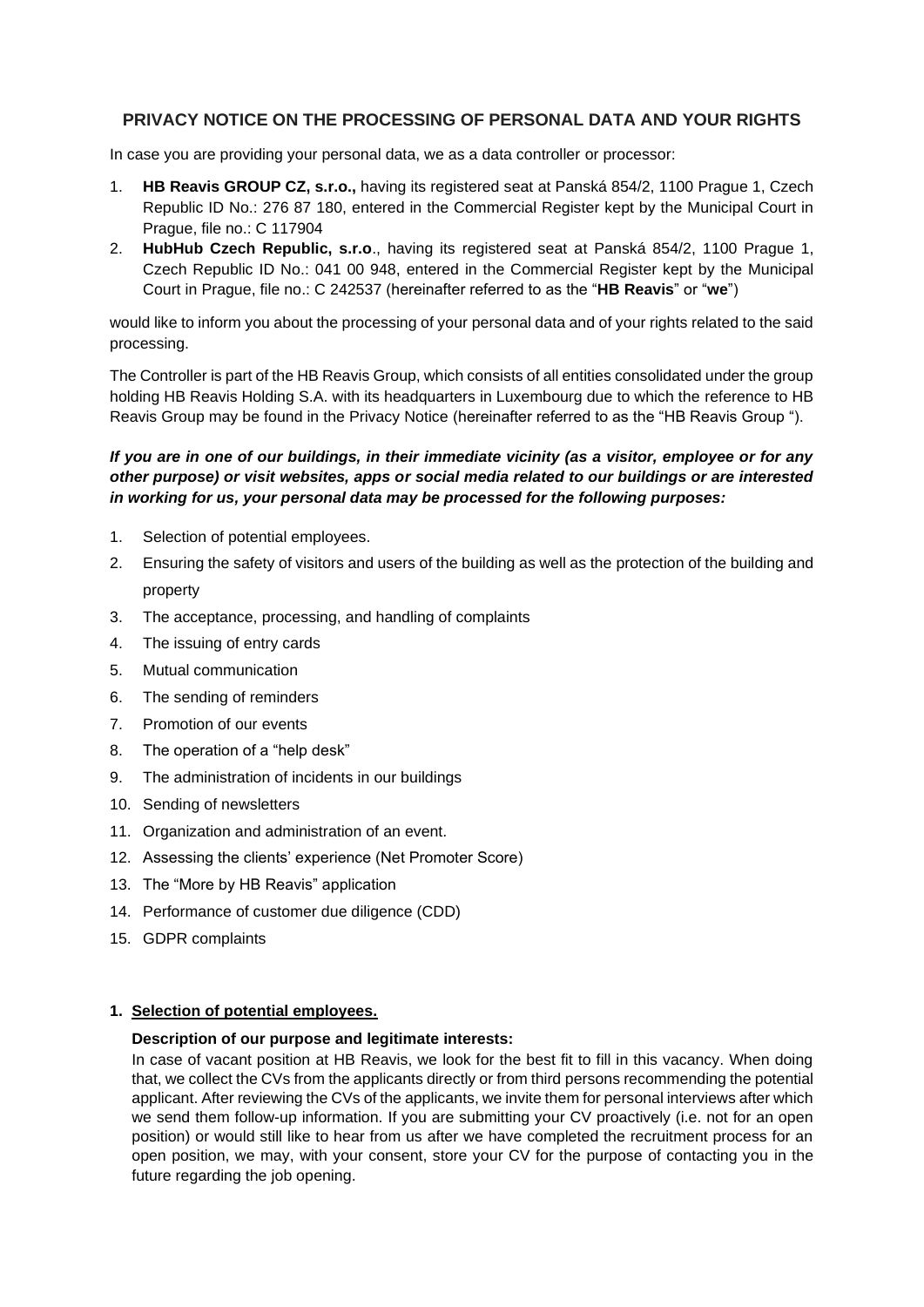# **What is our legal basis for the processing of your personal data?**

If you send us your CV regarding the specific vacant position, we process your personal data on the basis of the performance of a contractual relationship and your request prior to entering into a contract under Article 6 (1) (b) of GDPR (in case of failure to provide us with the personal data, we cannot enter into a contract with you). If you want us to keep your CV in our database, we process your personal data on the basis of a consent under Article 6 (1) (a) of GDPR. By granting the consent you further acknowledge that you can withdraw the consent electronically by clicking on "Privacy Management" on our web page. Here you can withdraw the consent before the lapse of the time you granted it for, i.e., at any time. Withdrawal of the consent is without prejudice to the lawfulness of our processing of your personal data prior to such withdrawal.

# **What kind of personal data do we process?**

Personal data included in the CV (such as name, surname, date of birth, address, e-mail, phone number etc.).

# **How long do we store your personal data?**

In case of applying for particular vacant position, we store your personal data until the end of the recruitment process. If you give us your consent to store your CV for future vacant positions, we store it for 2 years.

# **2. Ensuring the safety of visitors and users of the building as well as the protection of the building and property**

# **What is our purpose for and legitimate interest in processing your personal data?**

The protection of our buildings and the safety of the people using our buildings are the key elements and the number one priority in our business activities. For us to be able to ensure the proper level of protection and safety, we installed a video monitoring system (CCTV). When entering the buildings or if you are near them, the CCTV might record you. If you enter the building or garage, we will process your personal data in the following ways:

- a) We scan your vehicle licence plate number (LPNo) if you use the intercom system located at the ramp.
- b) We scan your LPNo if the LPNo recognition technology for the automatic opening on the ramp for authorised vehicles is used in conjunction with the vehicle or enter the garage using an entry card.
- c) We scan your LPNo when opening the ramp in order to ensure free parking. Once the free parking period expires, we process this data in order to determine the exact parking fee.
- d) We collect data regarding the entry card upon entry and departure through contact points in the building, i.e., from the public part to the private part of the building, so that we ensure access for authorised persons only.
- e) We produce your visual images by means of an installed CCTV camera system, which records the internal spaces of the building, the parking lot and part of the area outside the building.
- f) In case you are visiting the premises of the building or attending an event organized by one of the tenants at the building we need to register you at the reception for safety and protection purposes. While registering you at the reception, we need to process your personal data as we want to fulfill our purpose and legitimate interests to the fullest.

# **What is our legal basis for the processing of your personal data?**

We process your personal data based on the legitimate interests under Article 6 (1) (f) of GDPR for the protection of our rights and interests and for ensuring security in our premises.

# **What kind of personal data do we process?**

- a) A photograph of your LPNo.
- b) A photograph of your LPNo.
- c) A photograph of your LPNo.
- d) Card number, place, and entry time.
- e) A visual image of you.
- f) Name, surname, ID number, identification of the tenant (if attending a tenant's event) and date and time of the entry.

# **How long do we store your personal data?**

- a) We store your personal data for 7 days.
- b) We store your personal data for the duration of the accounting year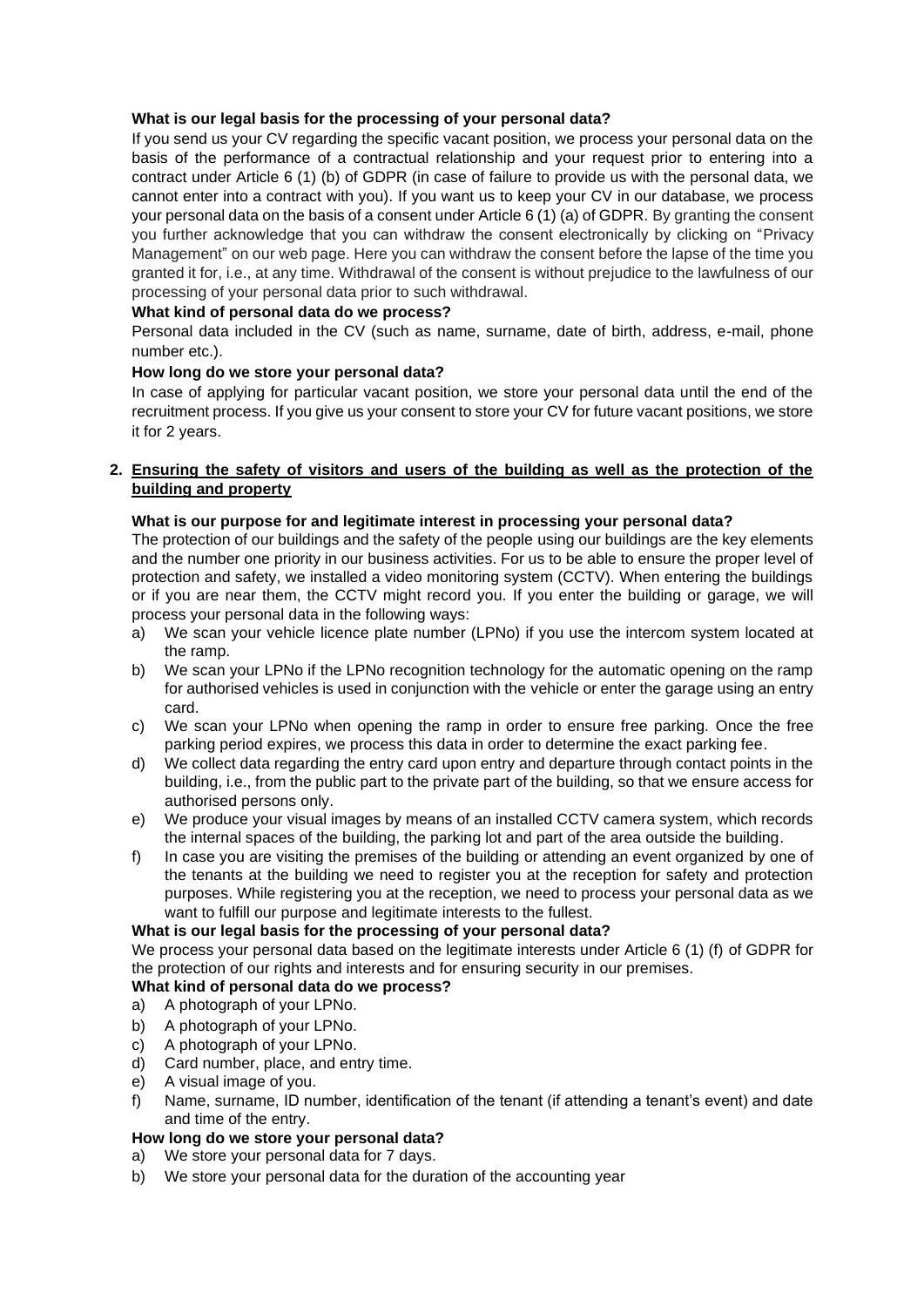- c) We store your personal data for 6 months.
- d) We store your personal data for 6 months.
- e) We store your personal data captured by cameras located in the building or in the parking lot and on the outside of the building for 15 days.
- f) We store your personal data for 90 days.

# **3. The acceptance, processing, and handling of complaints**

# **What is our purpose for and legitimate interest in processing your personal data?**

In each lift in the building there are voice communicators through which it is possible to contact the central security desk of the building in real time should a problem arise. These calls are recorded so that in case of a complaint associated with the handling of a problem, we have an audio recording of the given event available.

### **What is our legal basis for the processing of your personal data?**

In the cases of the acceptance, processing, and handling of complaints, we process your personal data based on the legitimate interests under Article 6 (1) (f) of GDPR.

### **What kind of personal data do we process?**

An audio recording of the complaint or call.

**How long do we store your personal data?**

We store your personal data for 15 days.

# **4. The issuing of entry cards**

# **What is our purpose for and legitimate interest in processing your personal data?**

For us to permit you to enter the premises of your employer, we will issue you an entry card that grants you access to the restricted premises of the building.

### **What is our legal basis for the processing of your personal data?**

We process your personal data based on the legitimate interests under Article 6 (1) (f) of GDPR to issue entry cards.

### **What kind of personal data do we process?**

Name, surname, and the business name of your employer

# **How long do we store your personal data?**

For the duration of your contractual relationship with our tenant or the duration of the rental relationship, whichever relationship ends first.

# **5. Mutual communication**

# **What is our purpose for and legitimate interest in processing your personal data?**

Our philosophy is to always be open and transparent. This includes being open to communication from any person interested in us. To fulfil this goal, we created several types of contact forms that can be used to contact us. Additionally, we have also published the email addresses of employees working for us so you can contact them at any time with any questions related to our buildings or business activities and the business you may have. However, to ensure effective, flawless, and clear communication, we must process some of your personal data.

Moreover, when executing the sales/leasing process with our (potential) clients we strive to maintain very effective and transparent communication canal. To fulfil this purpose, we use the CRM database filled with contact data (including personal data) of our (potential) clients or their employees. We do this to ensure effective and flawless communication with the (potential) clients and to build a database consisting of all our business partners.

# **What is our legal basis for the processing of your personal data?**

If you contact us or any employee via email or a web-based form, we process your personal data based on the legitimate interests under Article 6 (1) (f) of GDPR.

# **What kind of personal data do we process?**

Name, surname, email address and phone number. For the purposes of the CRM database, in addition to the aforementioned data, we also process job title and employer identification data.

# **How long do we store your personal data?**

We store your personal data until you unsubscribe from our contact database.

# **6. The sending of reminders**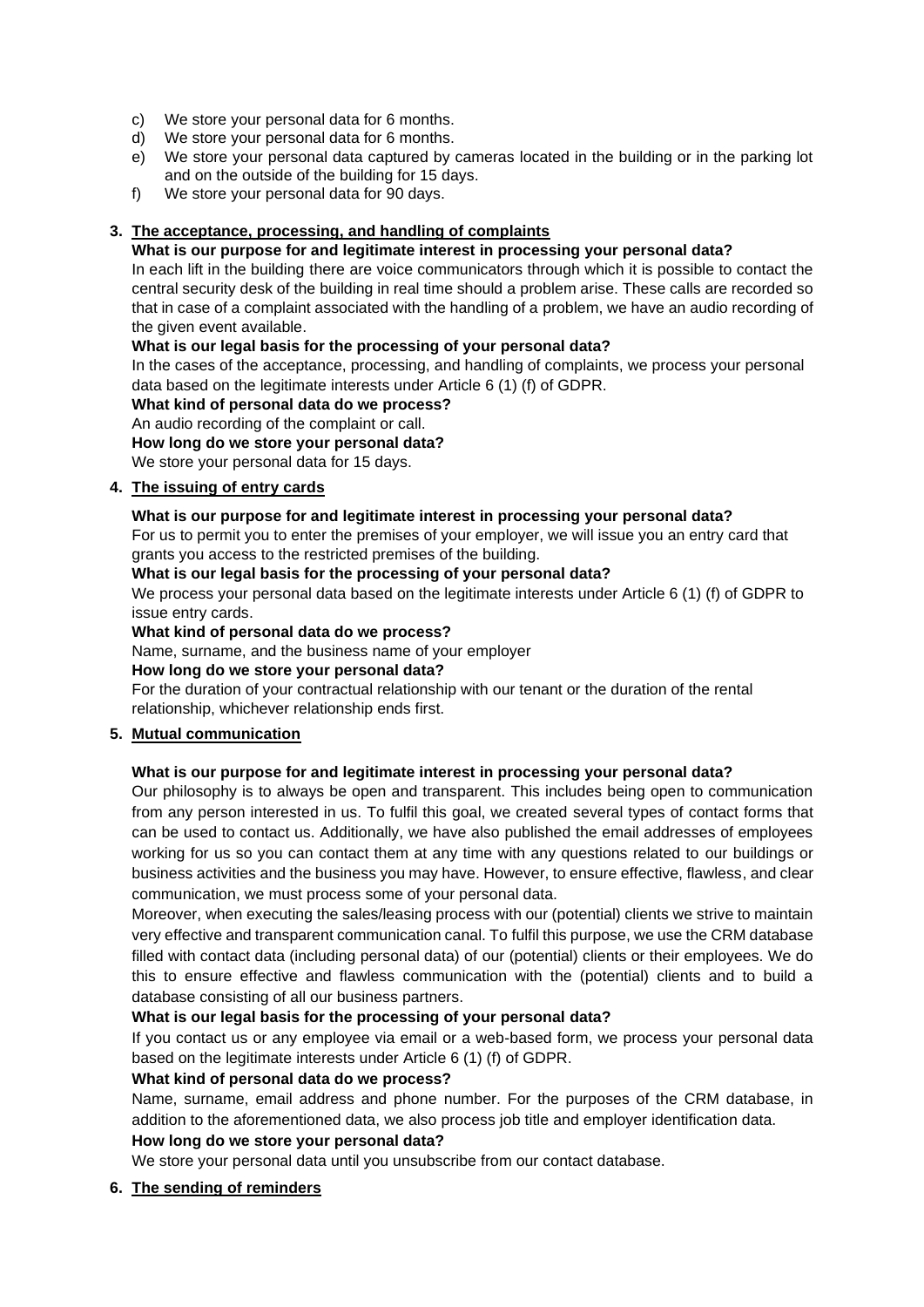### **What is our purpose for and legitimate interest in processing your personal data?**

We also process your personal data for the purpose of sending reminders related to unsent webpage forms. Whenever you start filling out any webpage form published on our website, we automatically process the personal data you fill in. In some cases, you might forget to send the form. Therefore, we use the automatically saved personal data to remind you to finish filling out the form or to send the filled-out form.

# **What is our legal basis for the processing of your personal data?**

We process your personal data based on the legitimate interests under Article 6 (1) (f) of GDPR to send you reminders related to unsent webpage forms.

### **What kind of personal data do we process?**

Personal data requested by the webpage form (such as name, surname, email, phone number, etc.). **How long do we store your personal data?**

We store your personal data for 30 days.

### **7. Promotion of our brand, goodwill, services, and events**

### **What is our purpose for and legitimate interest in processing your personal data?**

We may process your personal data by taking photographs and audio-visual recordings, which are used for the purpose of and legitimate interest in the promotion of our events and services and to help us improve our brand and goodwill by publishing the photographs (where it is possible that you will appear) and audio-visual recordings on our social media profiles such as YouTube, LinkedIn, Facebook, Twitter and Instagram, as well as via other channels such as our websites.

### **What is our legal basis for the processing of your personal data?**

We process your personal data based on the legitimate interests under Article 6 (1) (f) of GDPR.

#### **What kind of personal data do we process?**

Photographs or/and audio-visual images of you. In the case of private events, also your name, surname and email address will be processed.

### **How long do we store your personal data?**

We may process your personal data for the entire existence of the HB Reavis Group.

# **8. The operation of a "help desk"**

#### **What is our purpose for and legitimate interest in processing your personal data?**

We process your personal data to ensure that our contractual obligations arising from the contract with a third party (our tenant and the company on whose behalf you are acting), in which you are in the position of the contact person, are effectively fulfilled. Based on the contract with your employer, we provide a help desk application for reporting issues in connection with the building in which the offices of your employer are situated. To properly use the application, you or your employer provided us with your personal data, as you are the designated person for communication in the application. We need to process your personal data to ensure effective, flawless, and clear communication, as well as to ensure the fulfilment of our obligations towards the companies on whose behalf you are acting.

#### **What is our legal basis for the processing of your personal data?**

In the case of promoting our events and services that are provided by us, we process your personal data based on the legitimate interests under Article 6 (1) (f) of GDPR.

#### **What kind of personal data do we process?**

Title, name, surname, position, place of work, signature, email address, phone number, the identification information of your employer.

#### **How long do we store your personal data?**

During your contractual relationship with our tenant or the duration of the rental relationship, whichever relationship ends first.

# **9. The administration of incidents in our buildings**

# **What is our purpose for and legitimate interest in processing your personal data?**

Your personal data is processed for the purpose of the administration of incidents that occur in our buildings, such as car accidents in the parking lot, etc. When such an incident occurs, it is necessary to fill out an incident form for insurance purposes and other legal matters.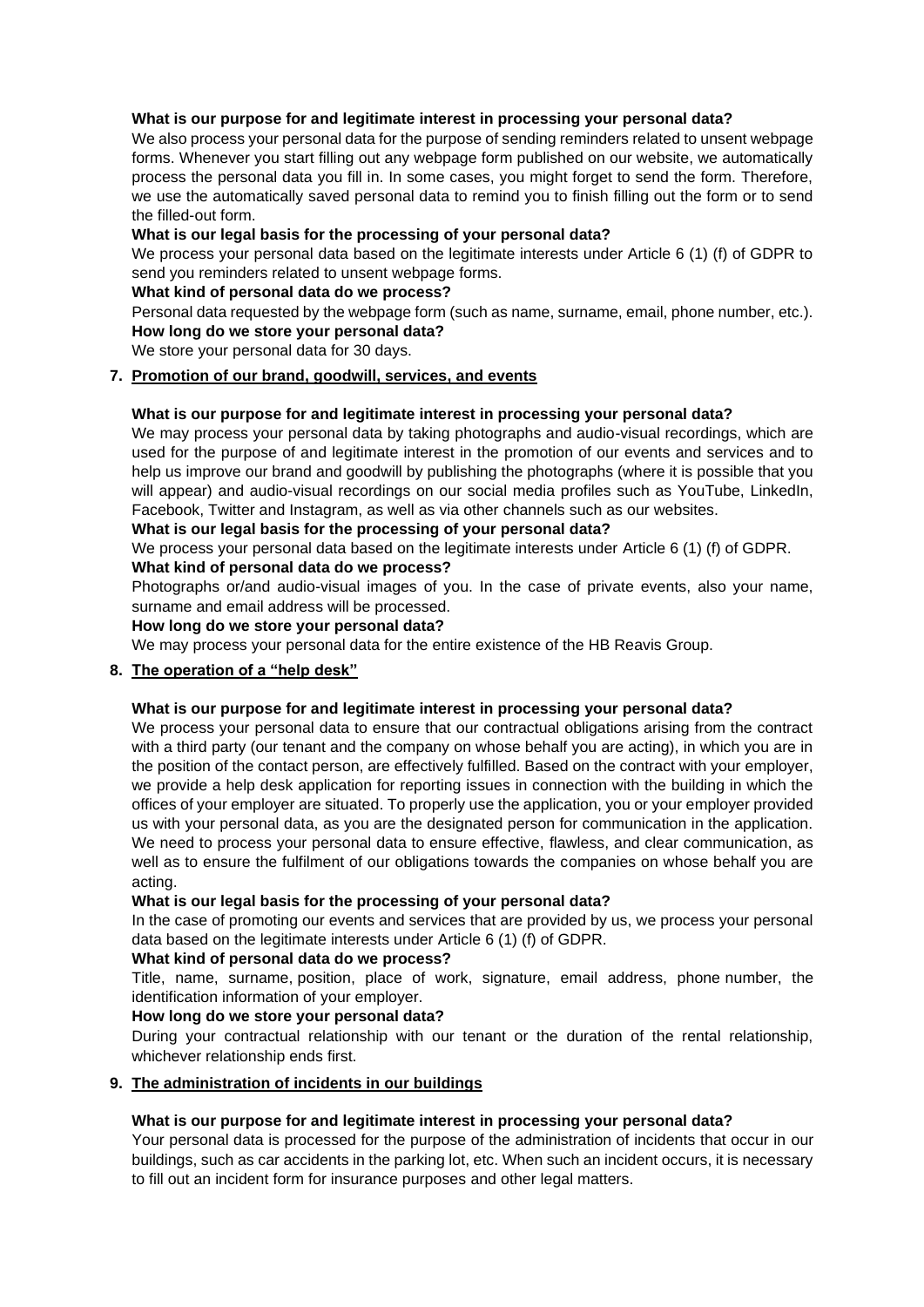# **What is our legal basis for the processing of your personal data?**

Your personal data is processed during the insurance event in accordance with Article 6 (1) (f) GDPR, i.e., we process your personal data on the basis of legitimate interests.

# **What kind of personal data do we process?**

The requested data on the insurance form.

# **How long do we store your personal data?**

We store your personal data only during the time that it is strictly necessary to deal with the insurance event.

# **10.Sending of newsletters**

### **What is our purpose for processing your personal data?**

We also process your personal data for the purpose of direct marketing. To ensure the promotion of our products and services, improving our brand and goodwill we will provide you with our newsletters, invitations to our events, marketing alerts and follow-up marketing materials via the various available channels such as email marketing communication, SMS messages, pop-up windows, online remarketing ads (Google Ads, Facebook ads, native ads…).

Moreover, we will be sending you information regarding the ongoing construction of our buildings in your neighborhood. This information will mainly concern the current state of construction, planned progress or associated constraints. We will provide you with HB Reavis Group marketing activities related to the above-mentioned construction in case. When building our projects, we realize that it also affects the neighborhoods around the construction site. Therefore, we strive to have the best possible relationship with the residents living around the construction site. In order to achieve that, we maintain the transparent communication in which we share all the information regarding the construction.

### **What is our legal basis for the processing of your personal data?**

We process your personal data based on consent under Article 6 (1) (a) of GDPR.

**What kind of personal data do we process?**

Name, surname, email, and phone number.

#### **How long do we store your personal data?**

If you give us consent to provide you with our marketing content and (neighbour) newsletter, we store your personal data until you unsubscribe from our consent database. By granting the consent you further acknowledge that you can withdraw the consent electronically by clicking on "unsubscribe" in any of our e-mail sent to you or by clicking on "Privacy Management" on our web page. Here you can withdraw the consent before the lapse of the time you granted it for, i.e., at any time. Withdrawal of the consent is without prejudice to the lawfulness of our processing of your personal data prior to such withdrawal.

# **How long do we store your personal data?**

For the duration of the contractual relationship.

# **11.Assessing the clients' experience (Net Promoter Score)**

#### **What are our purpose and legitimate interests for the processing of your personal data?**

After we lease/sell our offices/building we evaluate the clients' experience and happiness with our business relationship and with the leased/sold offices/building by collecting surveys from the clients or their employees (i.e., Net Promoter Score).

### **What is our legal basis for the processing of your personal data?**

We process your personal data on the basis of the legitimate interests under Article 6 (1) (f) of GDPR. **What kind of personal data do we process?**

We process name, surname, e-mail address, phone number, position, and identification of the employer.

#### **How long do we store your personal data?**

We only process your personal data for the time strictly necessary to carry out the assessment.

#### **12.Organization and administration of an event.**

**Description of our purpose and legitimate interests:**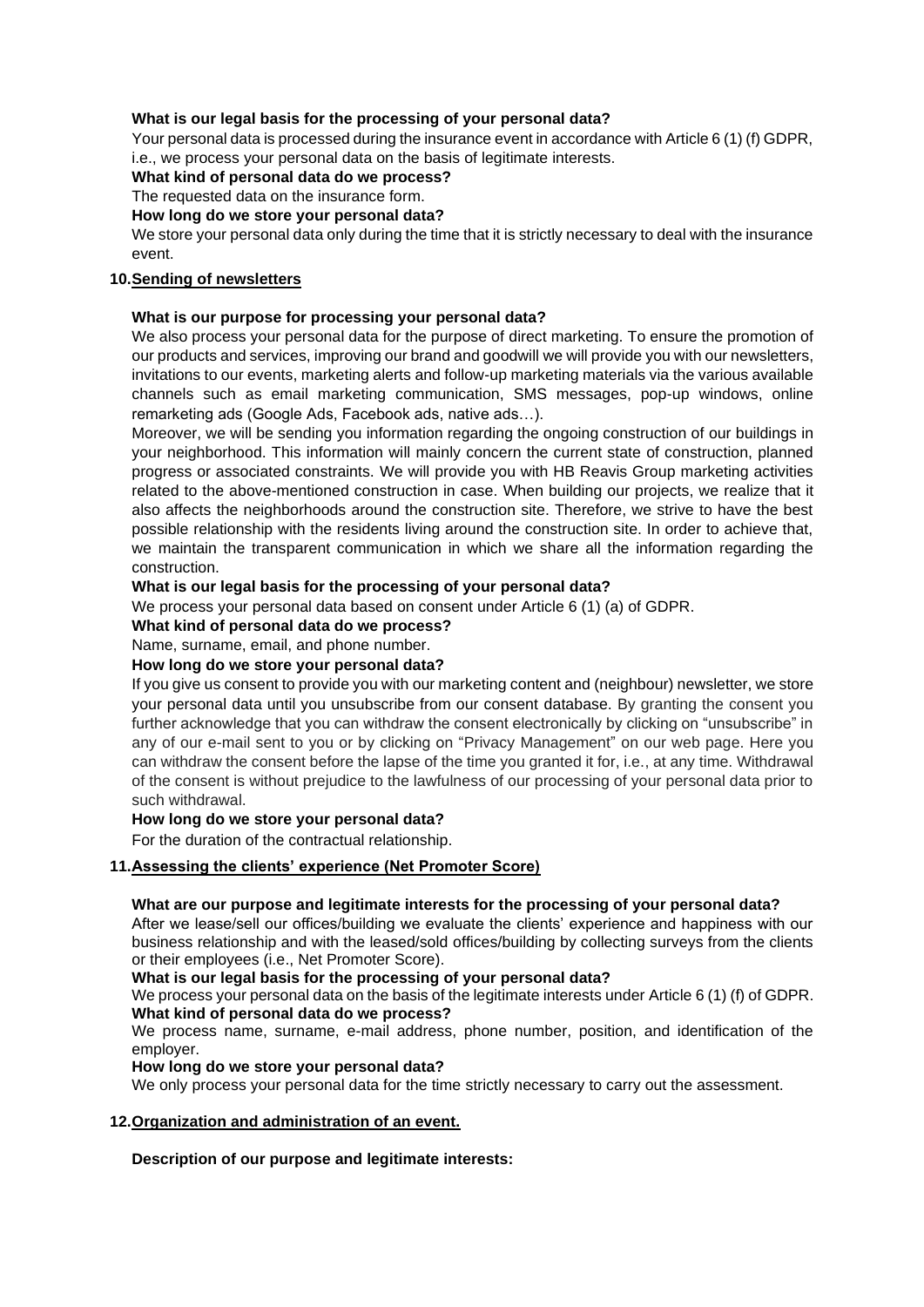Your personal data is processed for the purpose of ensuring your attendance at the event (e.g., processing of your personal data during the ticket purchase or for sending the invitation) and administration of matters regarding the event. This purpose includes mainly efficient communication relating to the event, proper performance of the event, providing you with the notices about the event, collecting feedback, notification about the changes, ensuring the examination of your complaint or claim, carrying out our obligations arising from our mutual contract and for verification process.

# **What is our legal basis for the processing of your personal data?**

We process your personal data on the basis of the performance of a contract or pre-contractual relations in accordance with Article 6 (1) (b) of GDPR. The conclusion and the fulfillment of the contract are possible only if we can process your personal data. In case that the personal data is not provided, we will not be able to enter the contract with you and so to provide your attendance at the event.

### **What kind of personal data do we process?**

Name, surname, e-mail, and telephone.

### **How long do we store your personal data?**

We only process your personal data for the time strictly necessary to ensure the organization and administration of our event.

# **13.The "More by HB Reavis" application**

For more information on how we process your personal data when you use the More by HB Reavis app, please **[click here](https://hbreavis.com/wp-content/uploads/2022/04/GDPR_PrivacyNotice_AllActivities_MorebyHBReavis_ENG_20220323.pdf)**.

### **14.Performance of customer due diligence (CDD)**

### **Description of our purpose and legitimate interests:**

Performance of customer due diligence (CDD) procedures are required to comply with regulation, especially in the area of Anti-money laundering and counter-terrorism financing (AML-CTF), including for example your identification and/or verifying your identity and other data required by law.

#### **What is our legal basis for the processing of your personal data?**

Legal basis for processing of your personal data in connection to CDD procedure is legal obligation under Article 6 (1) (c) of GDPR.

In case that the personal data are not provided, the transaction / business cannot be completed. **What kind of personal data do we process?**

Name, surname, e-mail, date of birth, place of birth, birth number, residential address, citizenship, identification document (such as passport, driving license, utility bill and bank statement), function, signature, financial information (such as taxes, wealth, source of finances etc.)

#### **For how long we will process your data?**

Since the statute-barred period applies, HB Reavis is obliged to store your personal data from 5 to 10 years after the termination of the contractual relationship with you or after the completion of the transaction.

# **15.GDPR complaints**

# **What are our purposes for the processing of your personal data?**

We strive to protect your privacy as much as possible, and therefore we process your personal data in compliance with GDPR and all other relevant laws. However, if you disagree with the way we handle your personal data, you can exercise your rights via our Data Protection Officer. To ensure that your complaint is handled, some of your personal data has to be processed.

# **What is our legal basis for the processing of your personal data?**

Your personal data is processed while handling your complaint in accordance with Article 6 (1) (c) GDPR, i.e., the processing is necessary for compliance with a legal obligation to which our company is subject.

# **What kind of personal data do we process?**

Personal data provided by you when submitting the complaint (such as name, surname, email, phone number, etc.).

### **How long do we store your personal data?**

We store your personal data strictly during the time necessary to deal with the complaint.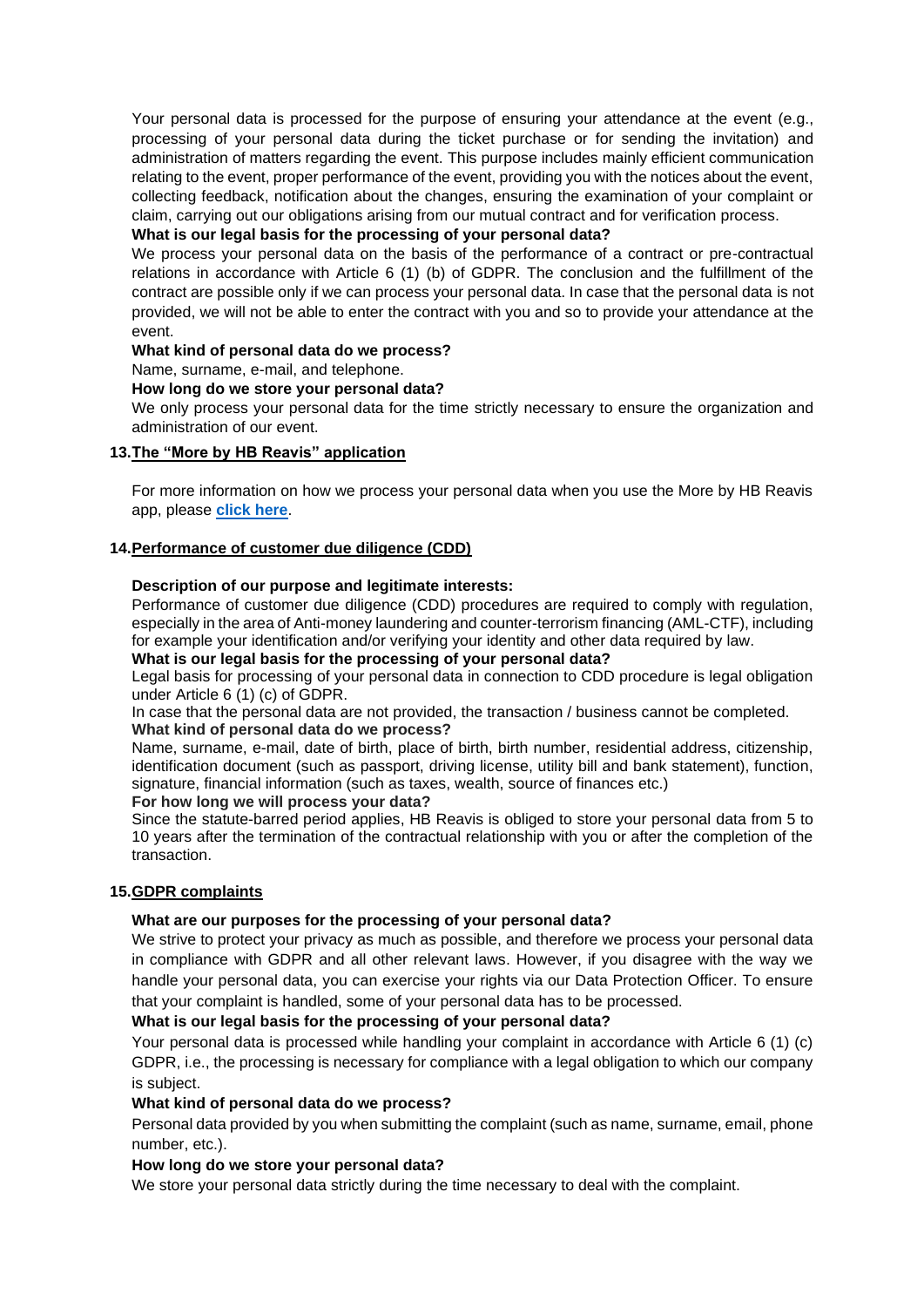Once we no longer need your personal data for the purposes for which we processed it, we will delete your personal data or archive it for the period of time specified by law or the archiving plan.

### **With whom do we share your personal data?**

We may also share your personal data with companies within the HB Reavis Group or with our business partners with whom we have entered a contract due to their status as processor, controller, or joint controller. We may also be obliged to disclose your personal data to state authorities and public authorities, (courts and law enforcement authorities i.e. (police and prosecutor), and only to the extent necessary as required by applicable and effective law to exercise their power.

In addition to the companies listed above, we use the following categories of intermediaries: data centres, hosting - marketing tools - analysis and tracking tools - events, surveys - business operations / management tools - task management and communication tools.

We use analytical and marketing tools (e.g. Google Analytics, Facebook Pixel, LinkedIn Pixel, Hotjar, Luigi´s Box, HubSpot) that collect third-party cookies. The information about your use of websites (including your IP address) generated by the cookies will be transmitted to and stored by the abovementioned companies also on servers in the United States. We will use this information for the purpose of evaluating your use of the website, compiling reports on website activity for website operators and providing other services relating to website activity and internet usage. These companies will not associate your IP address with any other data held by them. You may refuse the use of cookies by selecting the appropriate settings on your browser. However, please note that if you do this you may not have full functionality of this website. By using our websites, you acknowledge that the above – mentioned companies may process data in the manner and for the purposes set out above.

### **The processing of personal data together with social media platforms**

HB Reavis and (i) facebook.com and (ii) instagram.com, (iii) linkedin.com, (iv) youtube.com, (v) pinterest.com, (vi) spotify.com, (vii) apple music, (viii) Amazon music, (ix) SoundCloud.com, (x) Deezer.com, (xi) Tidal.com, (xii) Google play as the controllers of the relevant social media platforms, may in certain cases also process the personal data of data subjects to a limited extent or in the necessary extent as joint controllers. When using the services provided by these operators of social media platforms, HB Reavis accesses the conditions of the operation of this website and has no or only a minimal impact on changing these conditions.

HB Reavis is currently using so-called social plugins from the above-mentioned operators of social networks, which are indicated by their logos on our website. When you visit our website, your browser establishes a direct connection with the servers on which these plugins run. The content of the plugins is transferred directly by these operators of social media platforms to your browser, which then integrates it into our website. The integration of the plugins causes these operators of social media platforms to receive the information that you have accessed on the corresponding page of the HB Reavis website. If you are logged in with your social media platform account, the social media platform providers will be able to assign your visit to your account on these social networks. Please note that an exchange of this information already takes place when you visit our website regardless of whether you interact with the plugin or not. If you do not want these operators of social media platforms to gather data about you via our website, you must log out of them before visiting our website. Various functionalities and tools are made available to the data subject by each social media platform provider so the data subject can manage his/her preferences for displaying advertisements and sending messages with advertising content, or the data subject can exercise his/her right guaranteed by GDPR. HB Reavis has no impact on such processing (it may not disable or enable such processing as part of the operation of its sites or media channels) - the creation of site or media channel statistics by the relevant social media platform operators (see above) for HB Reavis. The webpage's statistics are generally based on personal data collected in connection with the visit or the interaction of the data subject with the site or media channel and its content. Within the functionality of webpages and media channels, HB Reavis can be acquainted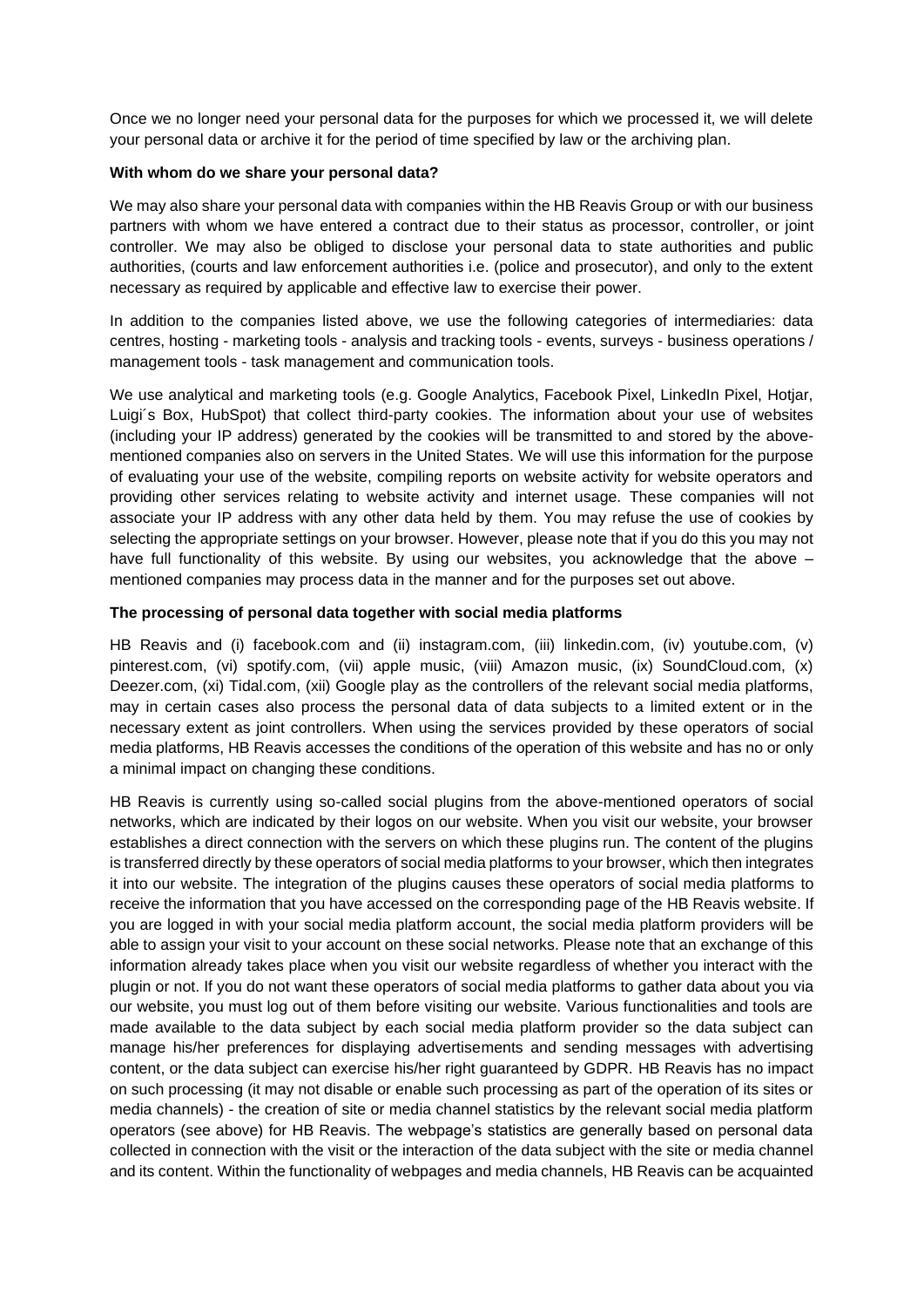with these statistics and deal with them. If you do not want these operators of social media platforms to collect information about you through our website, you must log out of them before visiting the website. For more information about how these social networks process your personal data, please see their privacy policy:

Facebook:<https://www.facebook.com/privacy/explanation>

Instagram:<https://help.instagram.com/155833707900388>

LinkedIn: [https://cz.linkedin.com/legal/privacy-policy?](https://cz.linkedin.com/legal/privacy-policy)

Youtube, Google play: <https://policies.google.com/privacy?hl=sk#infocollect>

Pinterest:<https://policy.pinterest.com/en/privacy-policy>

Spotify:<https://www.spotify.com/us/legal/privacy-policy/>

SoundCloud:<https://soundcloud.com/pages/privacy>

Amazon music:

<https://www.amazon.com/gp/help/customer/display.html?nodeId=GX7NJQ4ZB8MHFRNJ>

Apple music:<https://www.apple.com/legal/privacy/data/en/apple-music/>

Deezer:<https://statics-music-analytics.deezer.com/extra/privacypolicy>

Tidal:<https://tidal.com/privacy>

#### **From whom do we get the personal data?**

We get the personal data from you, your employer or third party.

### **Do we use automated individual decision-making?**

No, we do not use automated individual decision-making.

# **Do we transfer your personal data to third countries?**

Your personal data are processed within the territory of the Czech Republic and other states of the European Union. Your personal data can be processed by a country outside of European Union if this third country has been confirmed by the European Commission as a country with adequate level of data protection or if other appropriate data protection safeguards exist (for example, binding corporate privacy rules or EU standard data protection clauses).

#### **What are your rights?**

Your rights as a data subject are stated below. Please note that the exact conditions to exercise these rights are set out in detail in Chapter III of GDPR, while in a particular circumstance not all rights may be exercised. You have following rights:

- Access to personal data we process about you
- Rectification of incorrect or inaccurate personal data and add incomplete personal data
- Restriction, i.e., blocking of processing of your personal data
- The deletion of personal data in case the purpose absence or unauthorized data processing
- Submission of an objection to the processing of personal data if you believe that our data processing is not justified
- Be excluded from automated decision-making
- Listing of personal data in a structured and machine-readable format or for another controller
- Revocation of consent to the processing of personal data
- To lodge a complaint with the supervisory authority